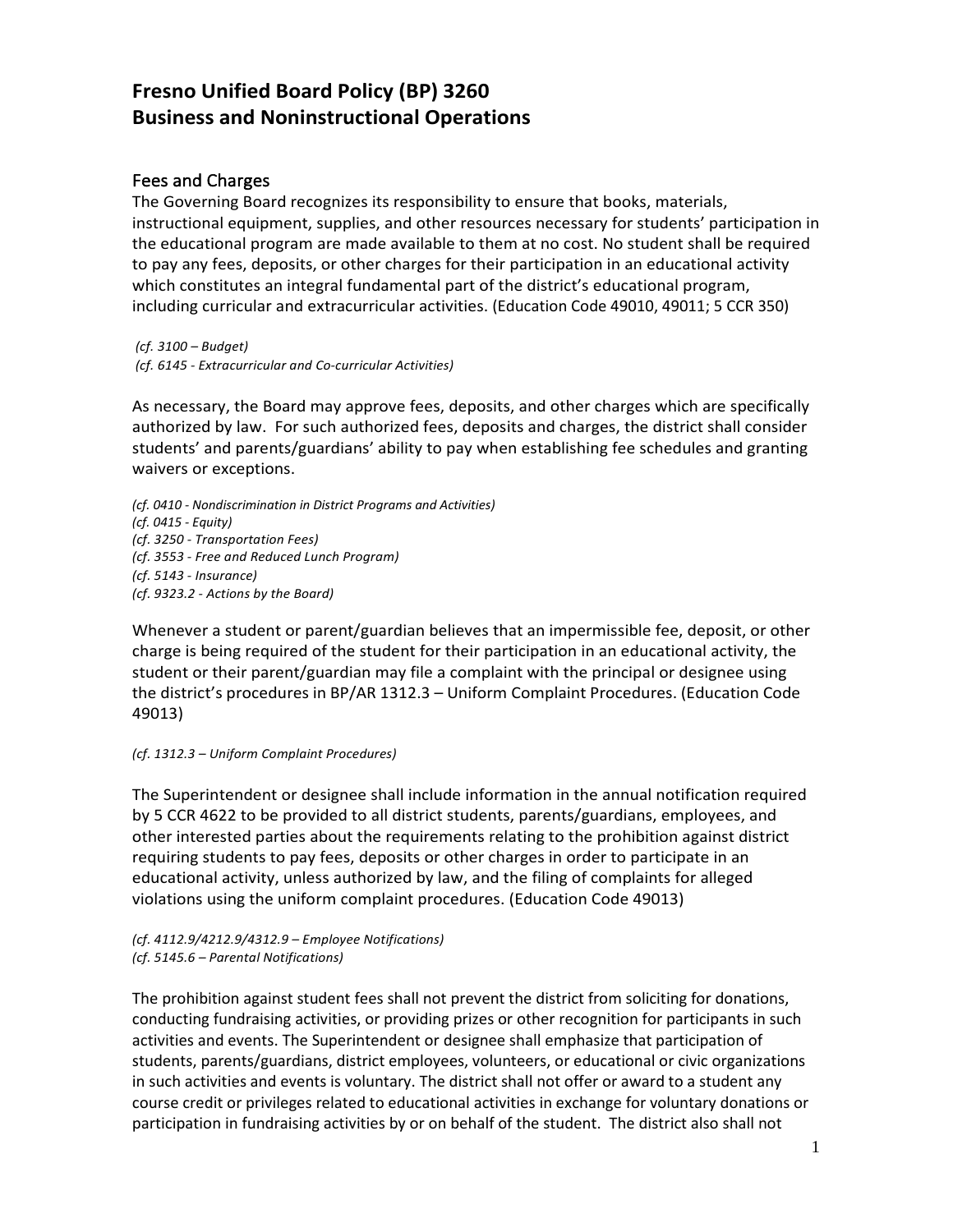remove or threaten to remove from a student any course credit or privileges related to educational activities, or otherwise discriminate against the student, due to a lack of voluntary donations or participation in fundraising activities by or on behalf of the student.

*(cf. 1321 - Solicitation of Funds from and by Students) (cf. 3290 - Gifts, Grants and Bequests)*

The Superintendent or designee shall provide professional development opportunities to administrators, teachers, and other personnel to learn about permissible fees.

*(cf. 4131 – StaffDevelopment) (cf. 4231 – StaffDevelopment) (cf. 4331 – StaffDevelopment)*

# **Complaints**

If, upon investigation, the district finds merit in the complaint, the Superintendent or designee shall recommend, and the Board shall adopt an appropriate remedy to be provided to all affected students and parents/guardians in accordance with 5 CCR 4600.

Information related to the prohibition against requiring students to pay fees for participation in an educational activity shall be included in the district's annual notification of uniform complaint procedures to be provided to all students, parents/guardians, employees, and other interested parties pursuant to 5 CCR 4622. (Education Code 49013)

*(cf. 4112.9/4212.9/4312.9 - Employee Notifications) (cf. 5145.6 - Parental Notifications)*

The Superintendent or designee shall, in accordance with law, recover any debt owed to the district as a result of unpaid permissible student fees approved by the Board. However, the district shall not bill a current or former student for accumulated debt, nor take negative action against a student or former student because of such debt, including, but not limited to, any of the following: (Education Code 49014)

- 1. Denying full credit for any class assignment
- 2. Denying full and equal participation in any classroom activity
- 3. Denying access to the library or other on-campus educational facilities
- 4. Denying or withholding grades or transcripts
- 5. Denying or withholding a diploma
- 6. Limiting or barring participation in an extracurricular activity, club, or sport
- 7. Limiting or excluding the student from participation in an educational activity, field trip, or school ceremony

*Fresno Unified School District prohibits discrimination, harassment, intimidation, and bullying based on actual or perceived race, color, ethnicity, national origin, immigration status, ancestry, age, creed, religion, political affiliation, gender, gender identity, gender expression, genetic information, mental or physical disability, sex, sexual orientation, marital status, pregnancy or parental status, medical information, military veteran status, or association with a person or a group with one or more of these actual or perceived characteristics or any other basis protected by law or regulation, in its educational program(s) or employment.*

Legal Reference: EDUCATION CODE 8239 Preschool and wraparound child care services 8250 Child care and development services for children with disabilities 8263 Child care eligibility